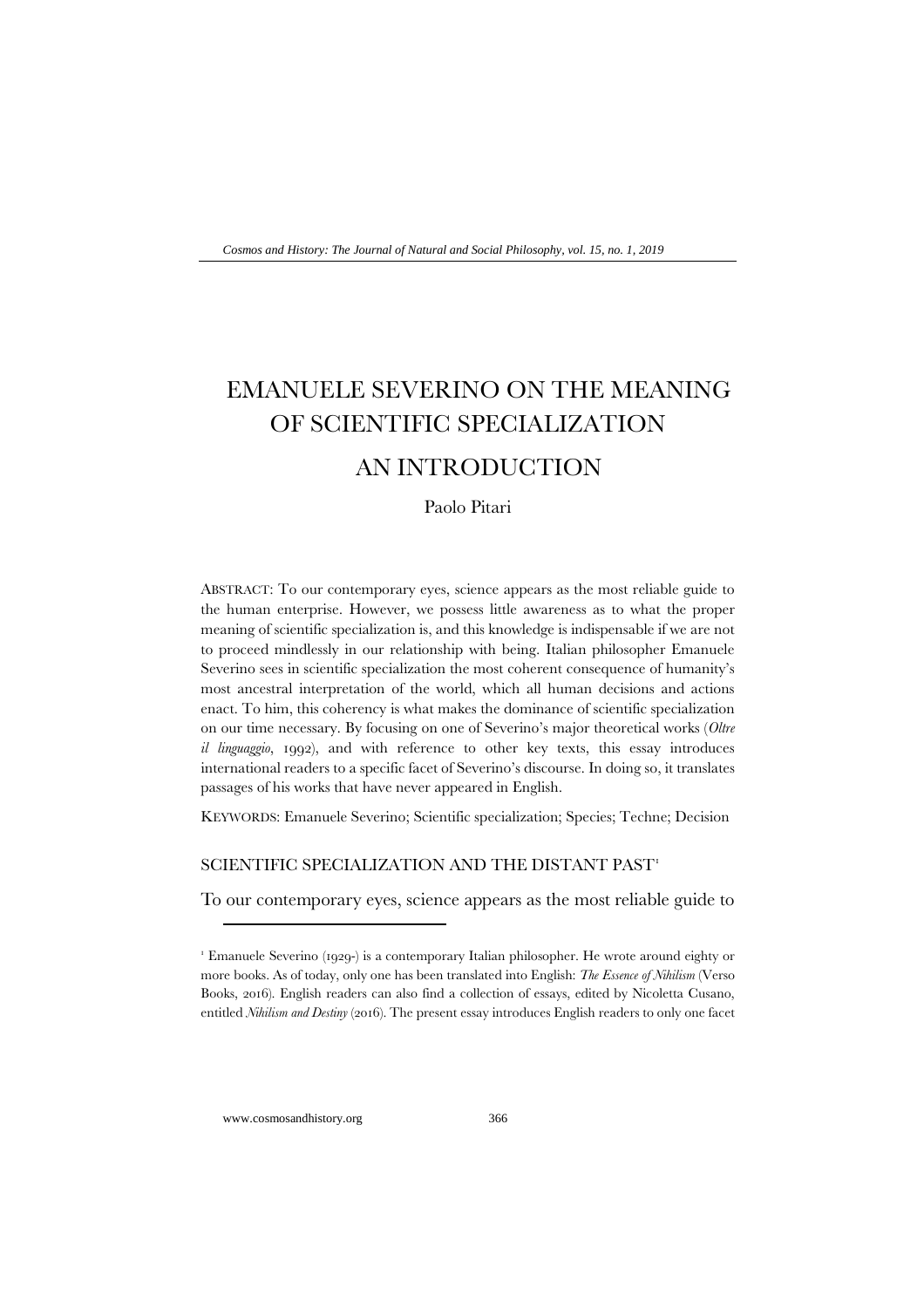the human enterprise. It is our most efficient tool; it enables our understanding and resolution of more and more adversities. It is formed by a multiplicity of approaches to knowledge and action, each of which pursues (and achieves) ever higher intensities of specialization. Specialization thus belongs to the essence of science; it gives science its capacity to extend knowledge and control over the objects of its analysis: through specialization, science partitions reality into sets of discrete parts and analyzes them in isolation from the totality of their context.

Specialization is the spirit of our time. However, we possess little awareness as to what the proper meaning of specialization is, and this knowledge is indispensable if we are not to proceed mindlessly in our relationship with being. In *Beyond Language* (*Oltre il linguaggio*, 1992) – especially in the third chapter –, Emanuele Severino explores the sense and implications of scientific specialization. He accepts the common knowledge that specialization (1) belongs to the core of the scientific practice, and (2) is a fairly recent configuration of civilization, but he also explains why scientific specialization is the necessary and most coherent consequence of humanity's most ancestral interpretation of the world. In this sense, Severino offers an historical-philosophical explanation of *why* scientific specialization dominates our time:

The specialized constitution of science belongs to the essence of scientific research and practice. There is no science where there is no specialization; that is, the application of the experimental method to a particular field. This is a fairly recent circumstance in the history of our civilization. But the method by which scientific specialization

of Severino's discourse. N.B.: I translated all the titles and passages from Severino's work here cited. The Italian originals are always reported in parenthesis after the translation. The bibliography lists them in alphabetical order according to the original Italian title.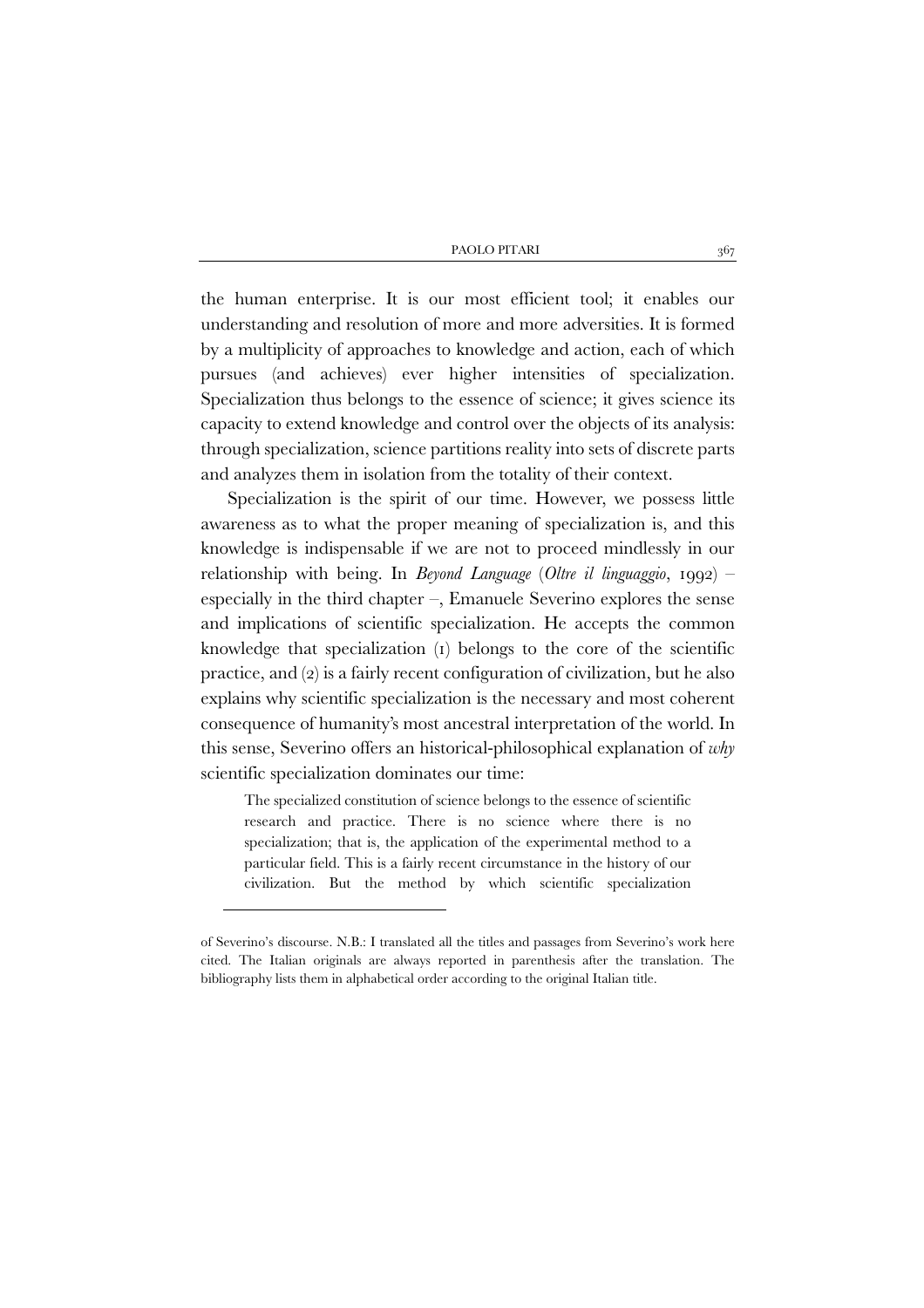contemplates the world is far more ancient. It dates back to when man began to perceive himself as an autonomous center of action, capable of *decision*. Decision makes acting autonomous. To act without deciding is to depend on something other. The meaning of scientific specialization is essentially tied to the meaning of decision. But what does this mean, and how is this proposition justifiable? (*Il carattere specialistico della scienza appartiene ormai all'essenza della ricerca e della prassi scientifica. Non c'è scienza dove non c'è specializzazione, ossia applicazione del metodo sperimentale a un campo particolare di oggetti. Si tratta di una circostanza piuttosto recente nella storia della nostra civiltà. Ma il modo di considerare il mondo, che viene messo in atto nella specializzazione scientifica, è molto più antico. Risale al tempo in cui l'uomo incomincia a sentirti un centro autonomo di azione, cioè capace di decidere. Il decidere rende autonomo l'agire; se si agisce senza decidere, si dipende da altro. Il senso della specializzazione scientifica, diciamo, è essenzialmente legato al senso del decidere. Ma che senso ha, e come è possibile questa affermazione?*, *OL* 57).

#### CONTEXT AND ISOLATION

Severino points out that specialization means to look at the *species*. The original Latin meaning of *species* is "image," "appearance," "spectacle,' "form." The related verb *specere* means "to observe," "to watch," "to look at," "in the strong sense of 'looking toward an object, a destination, a goal'" ("*nel senso forte di 'guardare verso un oggetto, una meta, uno scopo*,'" ibid.). The species is what lets itself be seen. And in turn, "it is by virtue of its visibility that the species can be observed, analyzed, controlled, measured, desired, feared, refused, shunned" ("*la visibilità della species è ciò per cui quest'ultima può essere osservata, analizzata, controllata, misurata, desiderata, temuta, rifiutata, fuggita*," ibid. 58). The visibility of the *species* is inversely proportional to its blending with its surroundings. In other words, the *species* must not confuse itself with its context: it must be separate from all other *species* and from the totality of all *species* to be seen, i.e., to be itself.

We interpret things as *species* and enact specialization, and *scientific* specialization is "the certainty of the *difference* between things" ("*la*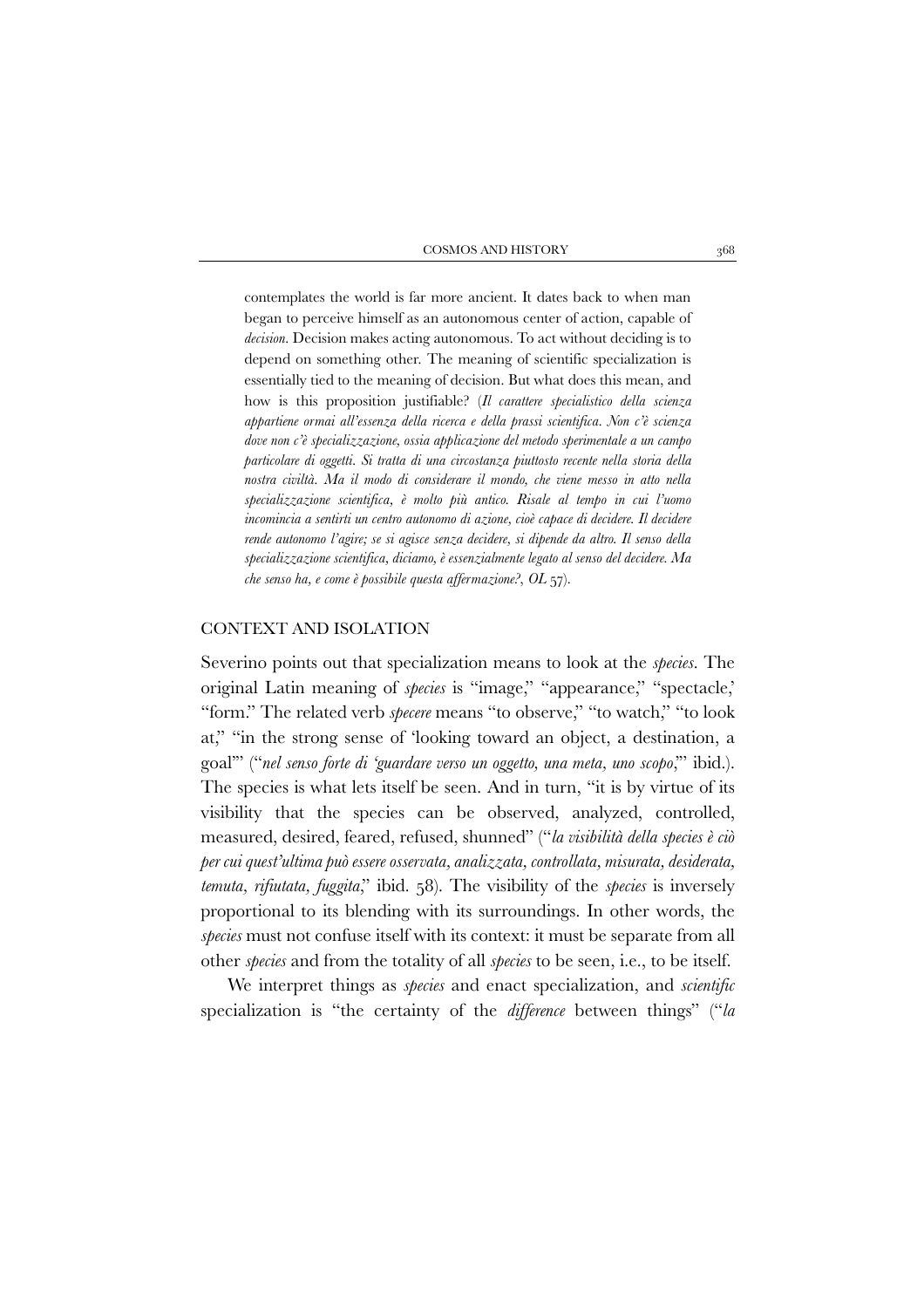*convinzione della* differenza *tra le cose*," ibid.) put into practice in the most coherent and powerful manner: science "*isolates* a part (*species*) of reality; it separates it from the other parts in order to be able to observe […] its configuration and behavior" ("isola *una parte (*species*) della realtà, la separa dalle altre per poterne osservare* […] *la configurazione e il comportamento*," ibid. 58- 59).

In *Philosophy from the Greeks to Our Time: Contemporary Philosophy* (*La filosofia dai greci al nostro tempo: la filosofia contemporanea*, 1996), Severino writes that while science does seek unification – see e.g. the *International Encyclopedia of Unified Science* –, nonetheless it aims to "unite dimensions that it conceives as originally separate, and thus destined to remain so and to render accidental, precarious, temporary, and contingent every unification" ("*unisce dimensioni che essa concepisce come originariamente separate e quindi destinate a rimanere tali e a rendere dunque accidentale, precaria, provvisoria, contingente ogni loro unificazione*," FGT 482).

Like scientific specialization, all human actions interpret things as *species*, i.e., as discrete, separate and isolated from one another. When we say "human life" we give voice to our belief in our power to exert agency over things and transform them. This belief entails the interpretation of things as *species* as the original necessary precondition for transformation: if things weren't *species*, transformation would be impossible. For agency to be conceivable, for decisions to be real, the "world" must be constituted by a series of isolated and isolatable things. We can observe, analyze, measure, control, desire, despise, save, and kill things only because of their original separateness. Humans can exist as the beings who organize means, realize ends, make decisions and transform the "world" only in virtue of the prior ontological isolation of all things.

This basic interpretation of reality establishes the foundation of our civilization. Accordingly, within the thought of our civilization, scientific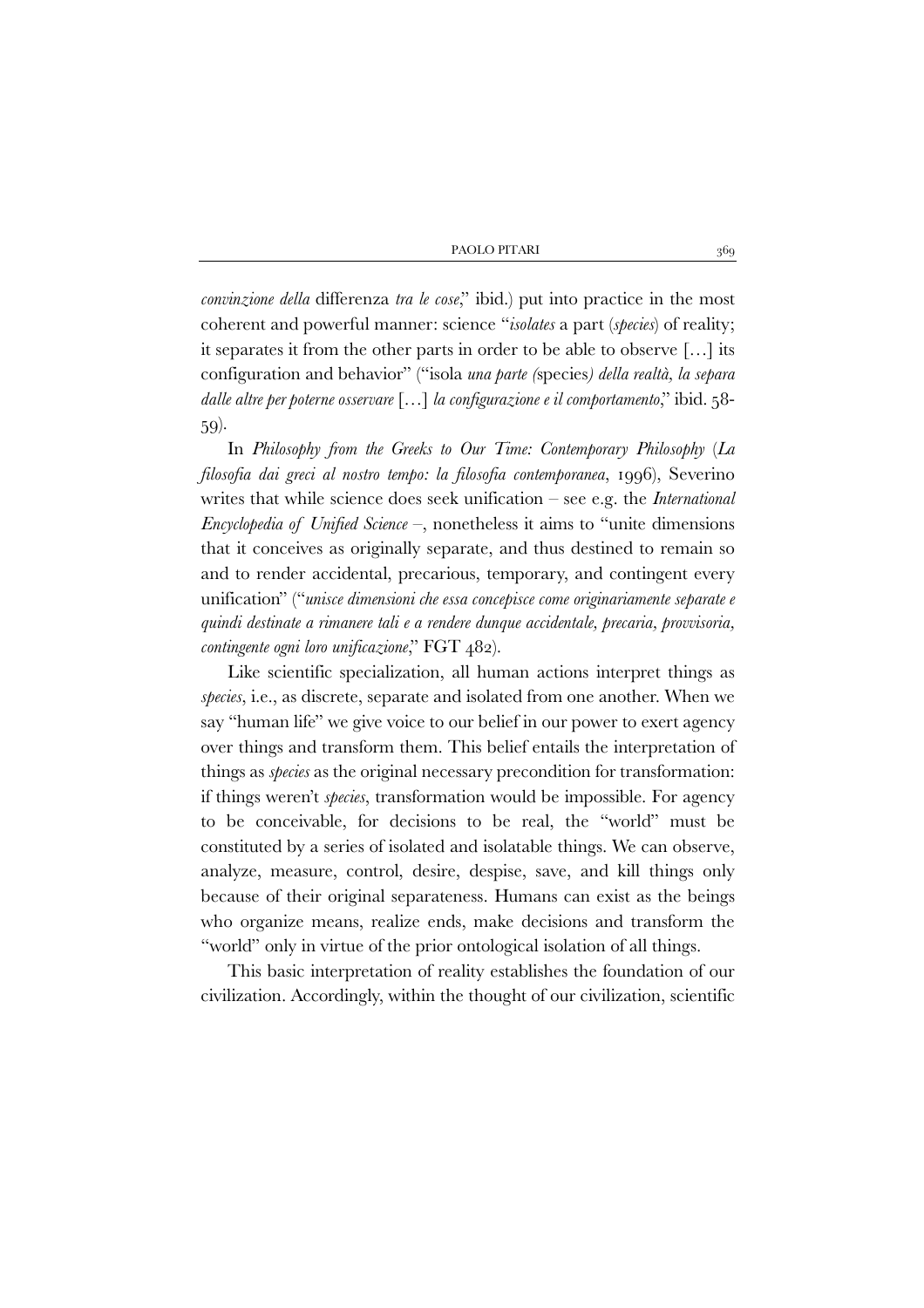specialization belongs to the essence of humankind. This makes it not only powerful but also righteous and just: scientific specialization is the factual realization of humankind. When human beings live  $-$  i.e., when they feel, decide, and act –, they isolate. When scientific specialization pursues its ends, it isolates. Therefore, it develops human essence to its highest coherence and power. In this sense, to reject scientific specialization is to reject humanity. This is why our culture's denunciations of scientific specialization have been contradictory, why they had to fall unheeded by necessity, and why our civilization moves toward the age of technology. To believe that human beings transform the world and to criticize scientific specialization is contradictory. In *Capitalism without Future* (*Capitalismo senza futuro*, 2012), Severino explains why human beings are technological beings:

*as to their fundamental meaning*, throughout history, human beings have always been described as *technological beings*; that is, as forces capable of organizing means toward the realization of ends. We say "*as to their fundamental meaning*" to indicate the common meaning that underlies all different, even contrasting, meanings imposed upon human beings through time (and which at times *seem* irreducible to the technological being, as, e.g., in the case of the mystic man) [quanto al suo significato fondamentale *l'esser uomo è sempre stato inteso, lungo la sua storia, come un* essere tecnico*, ossia come una forza capace di predisporre mezzi per realizzare scopi:*  quanto al suo significato fondamentale*, si sta dicendo, ossia quanto al significato comune che è sotteso ai diversi e anche contrastanti significati secondo i quali l'esser uomo è stato via via interpretato (e che a volte, come ad esempio nel caso dell'uomo mistico, sembrano irriducibili all'uomo tecnico*), *CSF* 85].

We interpret humans as beings capable of organizing means toward the realization of ends by treating things as *species*. This is how we define human beings as technological beings. This is what makes scientific specialization the practice that most coheres to our fundamental beliefs about our nature. The present technological configuration of our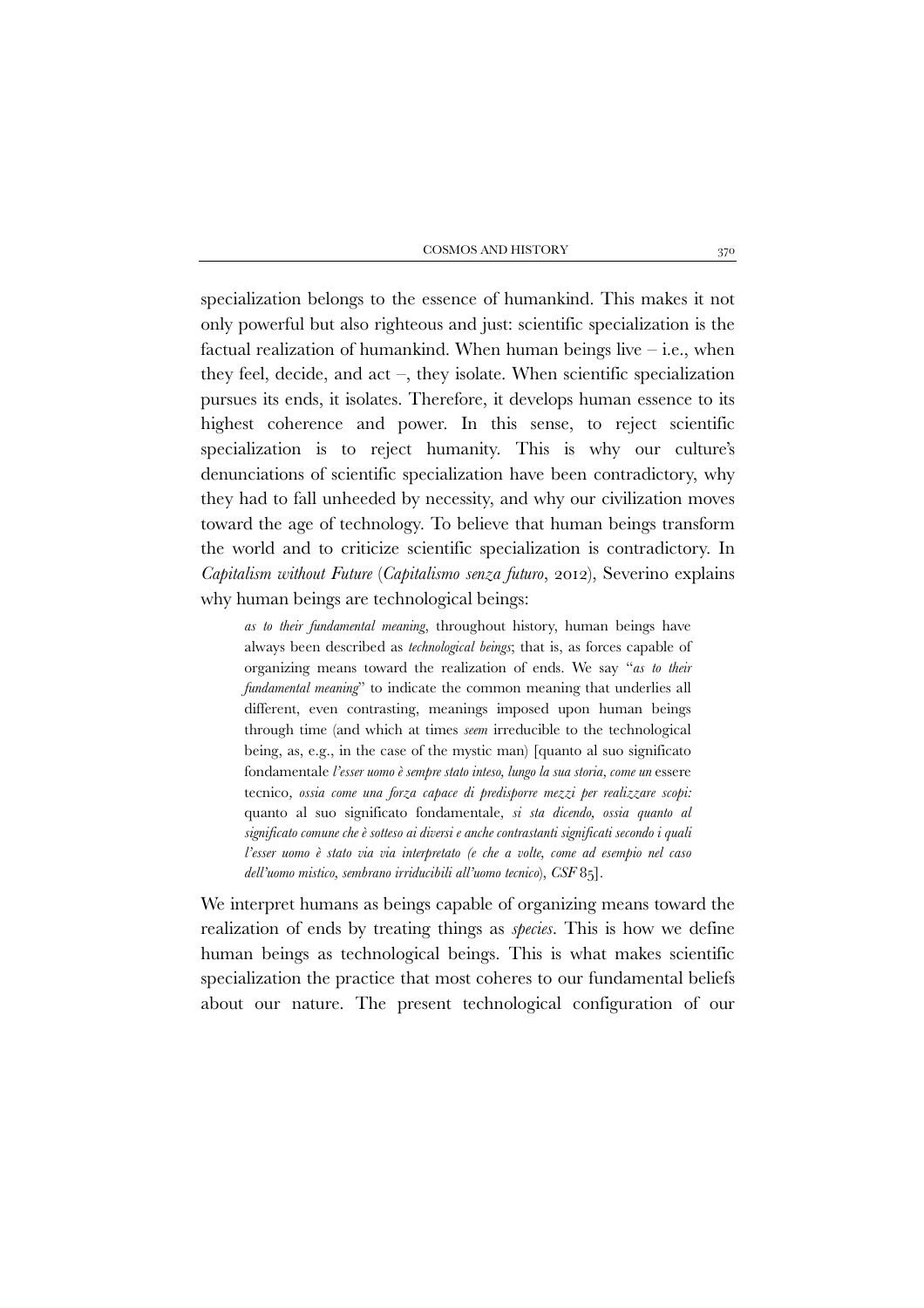civilization may be a recent historical circumstance, but its *Weltanschauung* is as ancient as humankind. In *Téchne: The Roots of Violence* (*Téchne: Le radici della violenza*, 2002), Severino writes that this "has always been the selfconception of Western culture, which has attained singular emphasis in bourgeois culture" ("*è, né più né meno, il concetto che la cultura occidentale ha sempre avuto di se stessa e che ha trovato una particolare accentuazione nella cultura borghese*," *T* 1[2](#page-5-0)2).<sup>2</sup>

In the seventeenth century, science began to separate itself from philosophy. This marked the birth of modern science through the same inevitable process whereby we today witness how "the methods of the natural and mathematical sciences come to be applied to the various aspects of human reality" ("*i metodi delle scienze della natura e di quelle matematiche vengono applicati anche ai vari aspetti della realtà umana*," *FGT* 481). There are no humanities free from scientific specialization anymore. Philosophy has become the servant of science. Literary studies try to be "scientific" to justify their survival. These are just symptoms of the rise and expansion of our technological ethos. In this sense, the course of our civilization proceeds according to necessity and is therefore ineluctable. We are witnessing the progressive fulfilment of our most fundamental and ancient technological beliefs.

# SCIENCE AND MYTH

If scientific specialization is the most coherent fulfilment of our most

<span id="page-5-0"></span><sup>&</sup>lt;sup>2</sup> To give just one example: in *History of Western Philosophy* (1946), Bertrand Russell writes about the Hellenistic age that "specialization characterized the age in all departments, not only in the world of learning" (*HWP* 260). With due specifications, such statements can be extended all the way to archaic human beings.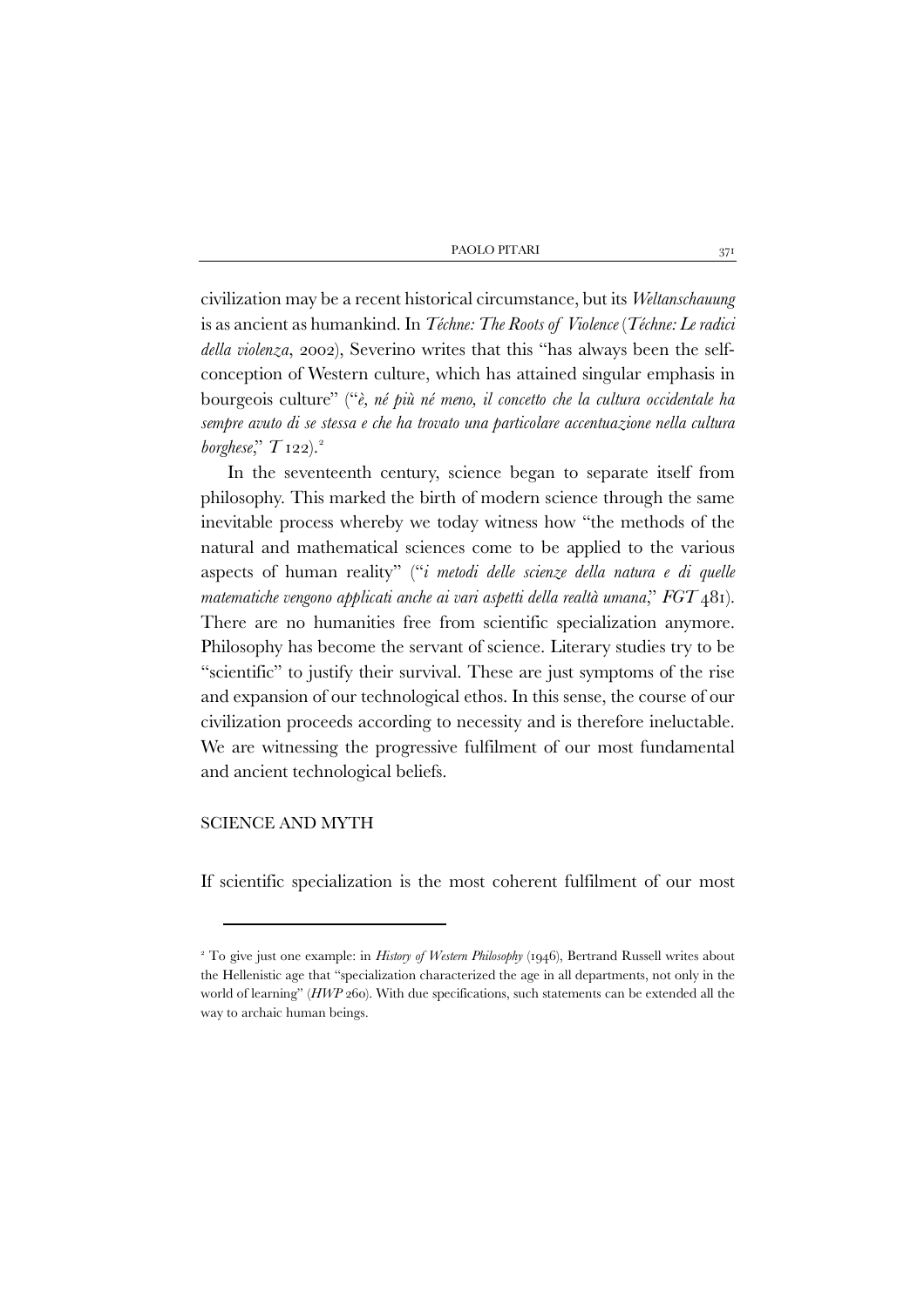ancestral interpretation of being, why is it such a recent configuration of human civilization, and why is it still being questioned? For Severino, the answers to these questions lie in the relationship between science and myth. On the one hand, science was born in opposition to myth. On the other, this opposition occurs within the deeper ambient sameness that traverses the history of humanity. Severino insists on two perspectives: *a*) tradition contained within itself the seeds of its self-destruction, of the death of god, of the elimination of all unified knowledge, and of the advent of specialization and technology; *b*) science is the necessary consequence of the original mythic attitude, and thus enacts and preserves the spirit of traditional mythology. To understand these claims, we must again turn to Severino's *Beyond Language* (*Oltre il linguaggio*, 1992).

Why was science born in opposition to myth? Severino answers that "human beings reject the guidance of myth when they begin to perceive themselves as centers of action, capable of *deciding*" ("*l'uomo non si fa più guidare dal mito quando incomincia a sentirsi un centro di azione, capace di* decidere," *OL* 59). The true difference between mythic and non-mythic existence resides in the meanings of "human" and "action." Most importantly, the non-mythic existence begins as human beings live more and more according to their belief in their ability to decide how to transform the world. In myth, human beings, "in their acting and deciding, perceive the presence of the Divine Forces that bear the weight of the universe" ("*nel proprio agire e decidere avverte la presenza delle Forze divine che reggono l'universo*," ibid.). That is, they believe that "their acting is the acting of the Whole" ("*il suo agire è l'agire del Tutto*," ibid. 61). Therefore, "they perceive their acting as not theirs but as the acting of the Whole itself. As a result, when they act and decide, they do not feel separate and isolated from the Whole. Properly speaking, then, they do not 'decide'" ("*egli avverte il suo agire non come suo, ma come l'agire stesso del Tutto. Proprio per*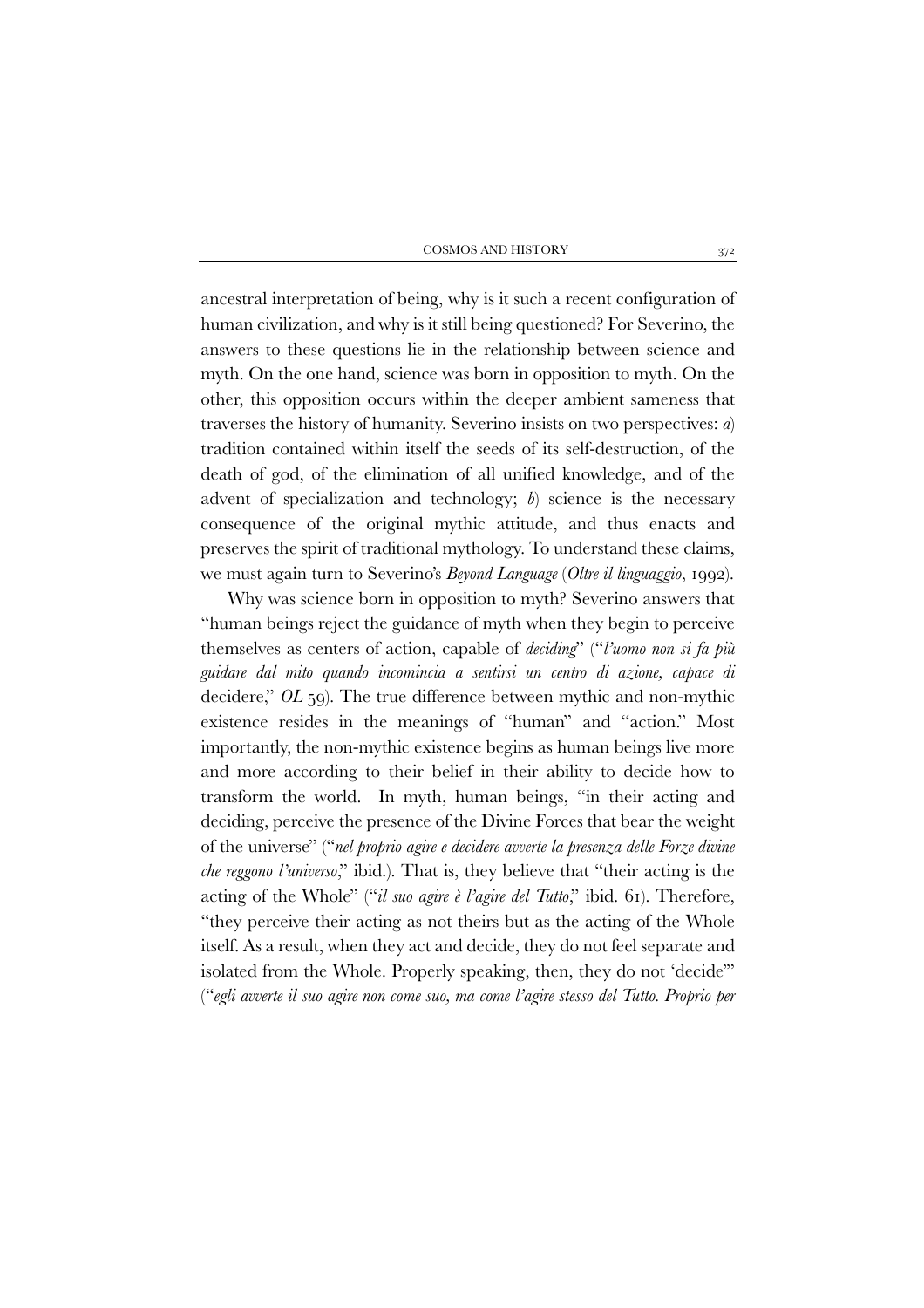*questo, agendo e decidendo, non si sente separato e isolato dal Tutto; e in questo senso, propriamente, non 'decide,'*" ibid. 59).

In myth, human beings do not decide. A "decision" is an act freely chosen by an individual, and there can be no freedom for individual decision in myth, where every action is an Act of the Whole. The individual cannot be an autonomous center of action: one must enact the Will of the Whole and therefore one cannot decide. Properly speaking, one cannot even act if by "action" we mean an endeavor that was chosen and could have been otherwise because it originates within the autonomous force of an individual. "To decide" means "to make a choice from a number of alternatives" (OED). In myth, there are no alternatives and therefore no decisions. The Whole must be unchanging, unalterable, inflexible, and so human beings cannot do otherwise.

Human freedom and the Whole are mutually exclusive. In myth, the opposition resolves in the victory of the Whole. In science, human freedom wins.[3](#page-7-0) Scientific specialization is what happens when belief in human freedom becomes concrete action. The history of humanity is the process of becoming ever more coherent with our original belief in human freedom. Thus, after myth "come the epochs when human beings no longer feel the Whole in their acting and begin to perceive themselves as autonomous centers of action and will" ("*vengono le epoche in cui l'uomo non sente più il Tutto nel proprio agire, ma incomincia a percepirsi come centro autonomo di azione e di volontà*," ibid.). In these epochs, human beings begin to feel themselves as separate and isolated from the things of the

<span id="page-7-0"></span><sup>3</sup> Human history is pervaded by giant myths, Christianity and Islam above all, that claim to allow the coexistence of human beings and the Whole. We cannot describe the critique that these myths deserve here. But we can mention the reasoning that points to the solution. Can God be surprised by human actions? No, or He wouldn't be omnipotent. But if God cannot be surprised, then there can there be no space for human freedom.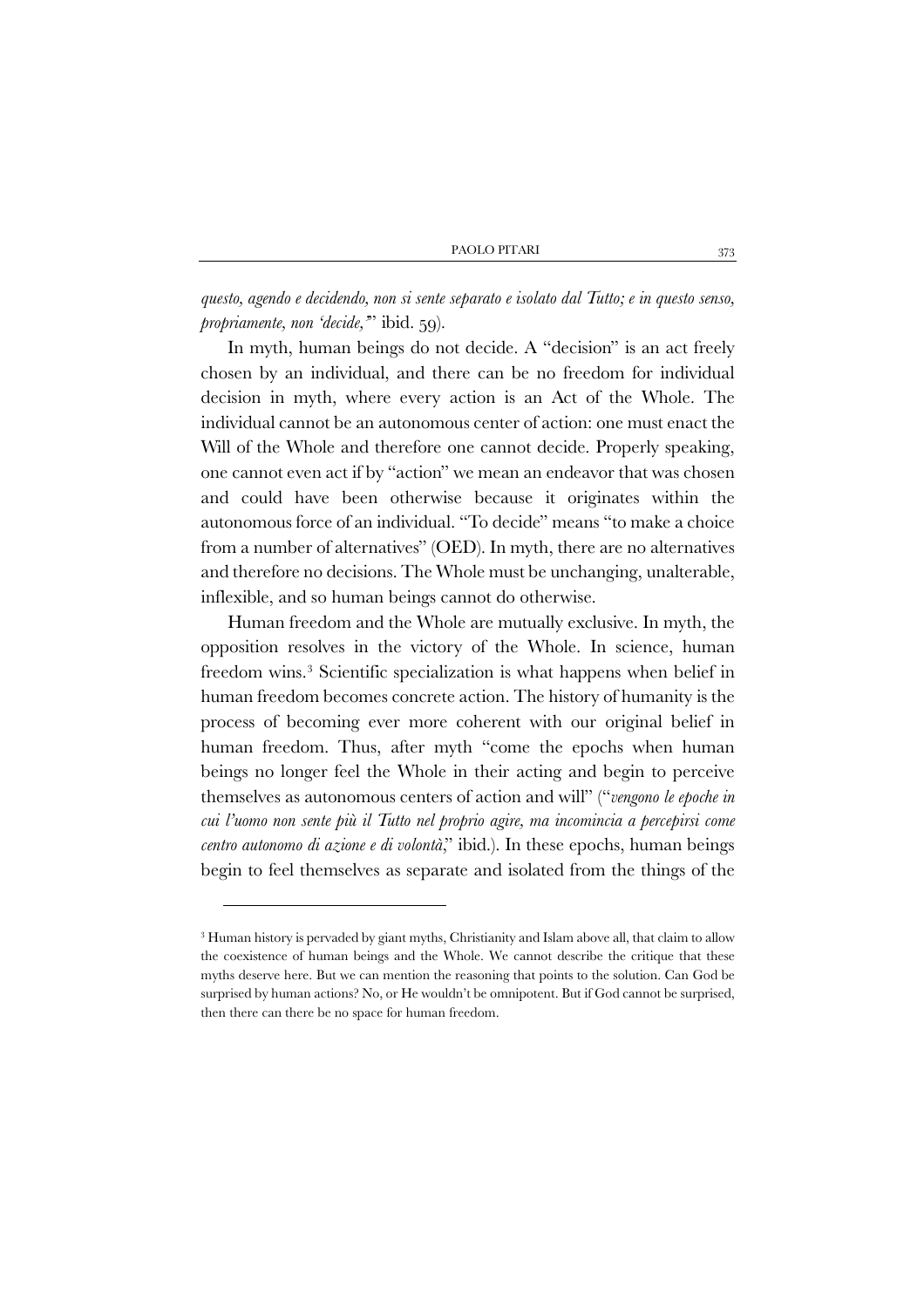world, which themselves become species.

These epochs were the dawn of freedom for "human beings" as we know them. We could now decide and act, organize means and realize ends. We had to destroy the mythic Whole to exist. For human life to be possible, being must become changeable, alterable, flexible. Only through the fall of myth could human power of initiative arise: "the more human beings feel autonomous, the more they perceive the Whole as separate from them; the more they feel author and master (and hence responsible) of their actions, the more their actions become decisions" ("*più l'uomo si sente autonomo, più sente il Tutto al di fuori di lui; più si sente autore e padrone (e quindi responsabile) delle azioni che compie, più il suo agire diventa un decidere*," ibid., 62).

From this original ontological severance of the things of the world, scientific specialization and the age of technology follow by necessity. Science opposes myth by constituting itself as the concretization of human freedom. Yet, science is also the realization of myth and, in this sense, the popular secularism of today, which opposes science and myth as if they meant truth-rationality and falsehood-irrationality, is simply myopic. The seeds of scientific specialization were already contained in myth, and thus myth brought forth its own self-destruction. Specifically, these seeds of self-destruction dwelled within the original contradiction of myth: the contradiction of affirming both Fate and human freedom. Human beings doubted the Whole within myth itself. That is, they doubted "that *every* action, even the most irrelevant and banal, is the acting of the Whole" ("*che* ogni *agire, anche il più irrilevante e banale, sia l'agire del Tutto,*" ibid.). By doubting itself, myth began to destroy its Whole, ever since its beginning. This doubting was necessary, though, because human beings could never truly believe that no action depended on them as autonomous centers of action. The seeds of the age of technology and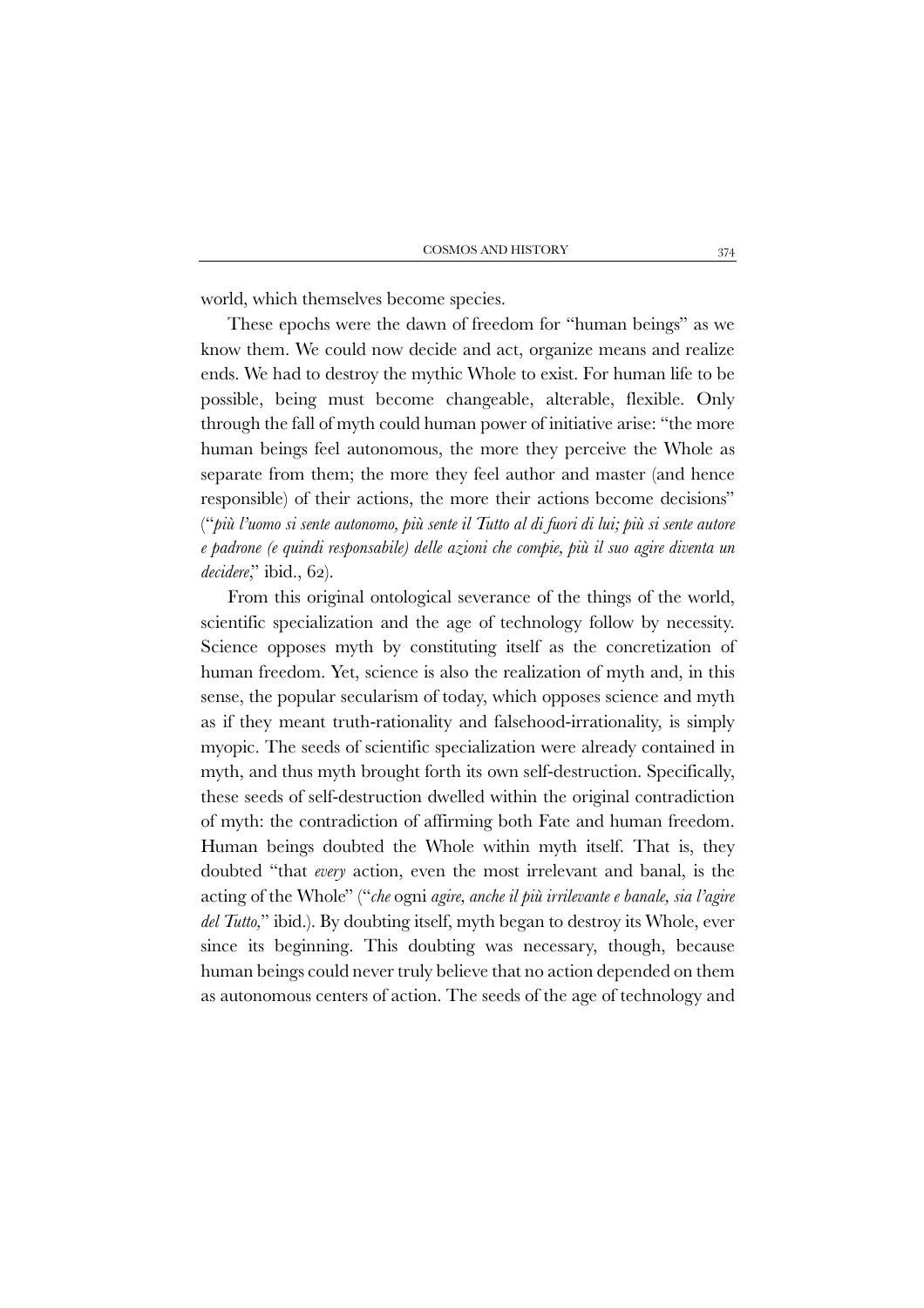of myth's self-destruction have always resided in this idea that human beings are centers of action, who therefore must be autonomous and free.

This belief in our freedom to decide and transform appeared at the dawn of human thought. It belongs among our most fundamental beliefs about the nature of reality. It entails that everything exists as *species*, separate and isolated from everything else. It entails the necessity and justice of scientific specialization and the age of technology. Myth's incapability of sustaining the Meaning of the Whole becomes clear, by way of example, when one reflects on transgression. Since the beginning of myth, human beings believe they witness transgressions. But belief in transgression destroys the Whole, because transgressions *differ* from the Will of the Whole and thus manifest the impossibility of Fate. If human beings can transgress, then they are autonomous centers of action, i.e., they freely decide in accordance with their own will, and therefore the Whole must be a false illusion. If the Law of the Whole were true, all actions would cohere with its Act, and so no action would be transgressive. No action could be punished because no action would be "profane." Therefore, "profanity" is the original affirmation of the freedom of human beings. By believing in profanity, myth destroyed itself and affirmed the fundamental truth of human free will. Even within myth, then, the most fundamental belief has always been that *human beings are technological beings*.

This fundamental belief in the autonomous will of individuals drives the erosion of myth throughout history, in a process that culminates in the future advent of the age of technology. The technological interpretation of the world is the ambient sameness that unifies the history of humanity. This interpretation makes the future age of technology the true realization of our most ancestral beliefs, and scientific specialization is the means whereby this realization occurs, it is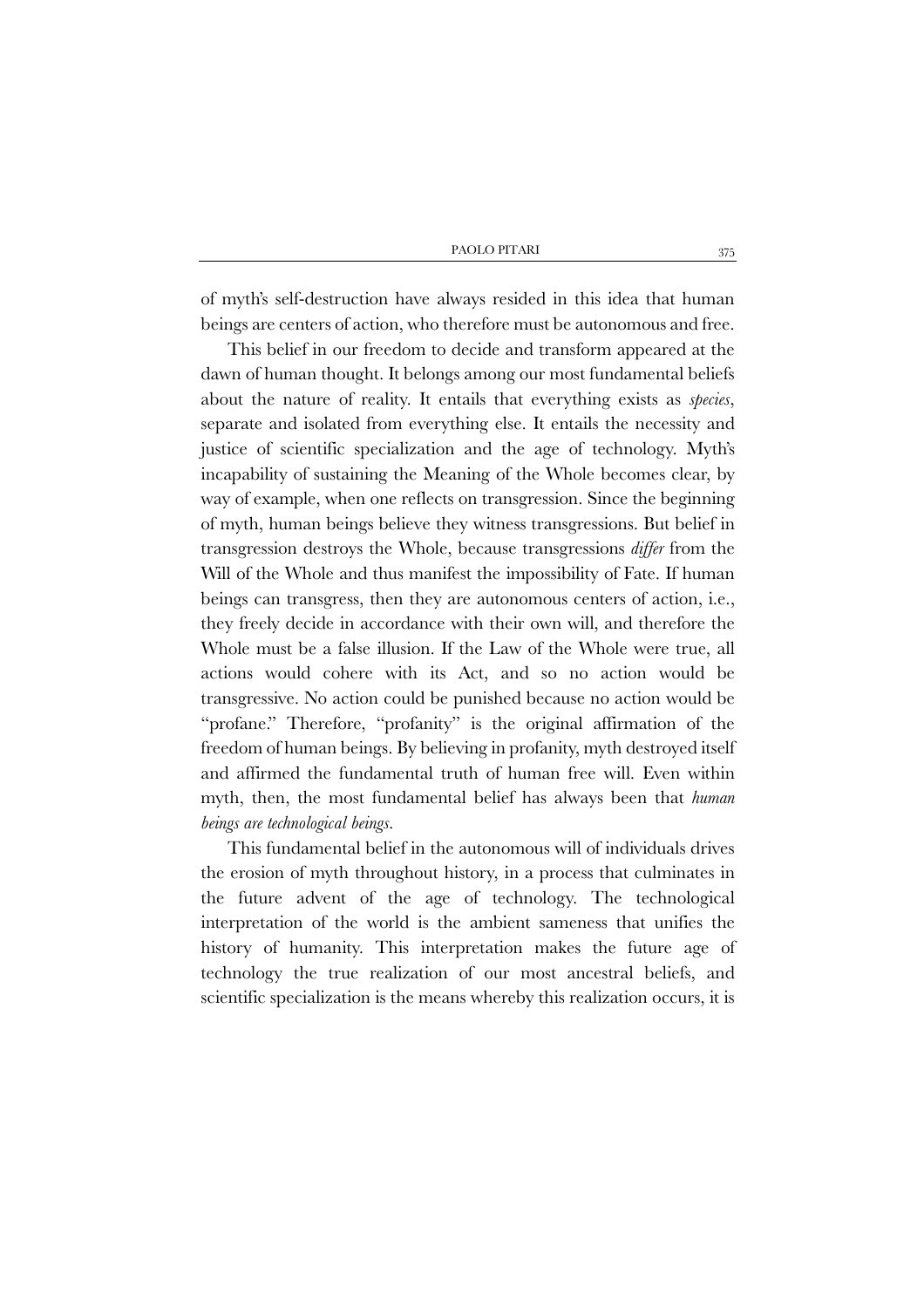the means whereby myth frees itself from its contradictions. This is the sense in which our civilization develops according to necessity.

Scientific specialization is a recent configuration of human civilization because of the historical dominance of myth. In other words: it takes a long time for myth to free itself from its contradictions. Today, scientific specialization must fight other ideologies that claim the right to shape human civilization because myth isn't quite dead yet. The traditions of the West still live, but they *are* dying (religions and all other forms of the *epistéme*: capitalism, communism, politics, ethics, etc. – these are our myths and traditions). Scientific specialization is uncontainable and destined to bring about the age of technology *because* every ideology, even myths and traditions, believes in humans as technological beings: that is, every ideology, even those who seem to oppose science, believes in the same fundamental and ancestral ideas about the nature of reality that make scientific specialization the most coherent concrete realization of the unquestionable evidence of being.

Scientific specialization is the most coherent and powerful action that results from our conceptualization of reality. For this reason, it is natural, righteous, and just. Emanuele Severino argues that technology can be questioned only if, before, one questions the fundamental beliefs that everyone shares about reality and the meaning of human life.

#### SCIENCE AND DECISION

A tangible exemplification of the necessary connection between human self-definition and the advent of the age of technology requires reflection on the meaning of "decision." Let us consider even the simplest decision. When I take an object in hand, my decision is possible only because I am convinced that I am an autonomous center of action capable of transforming the world, and that the object that I take is a species and is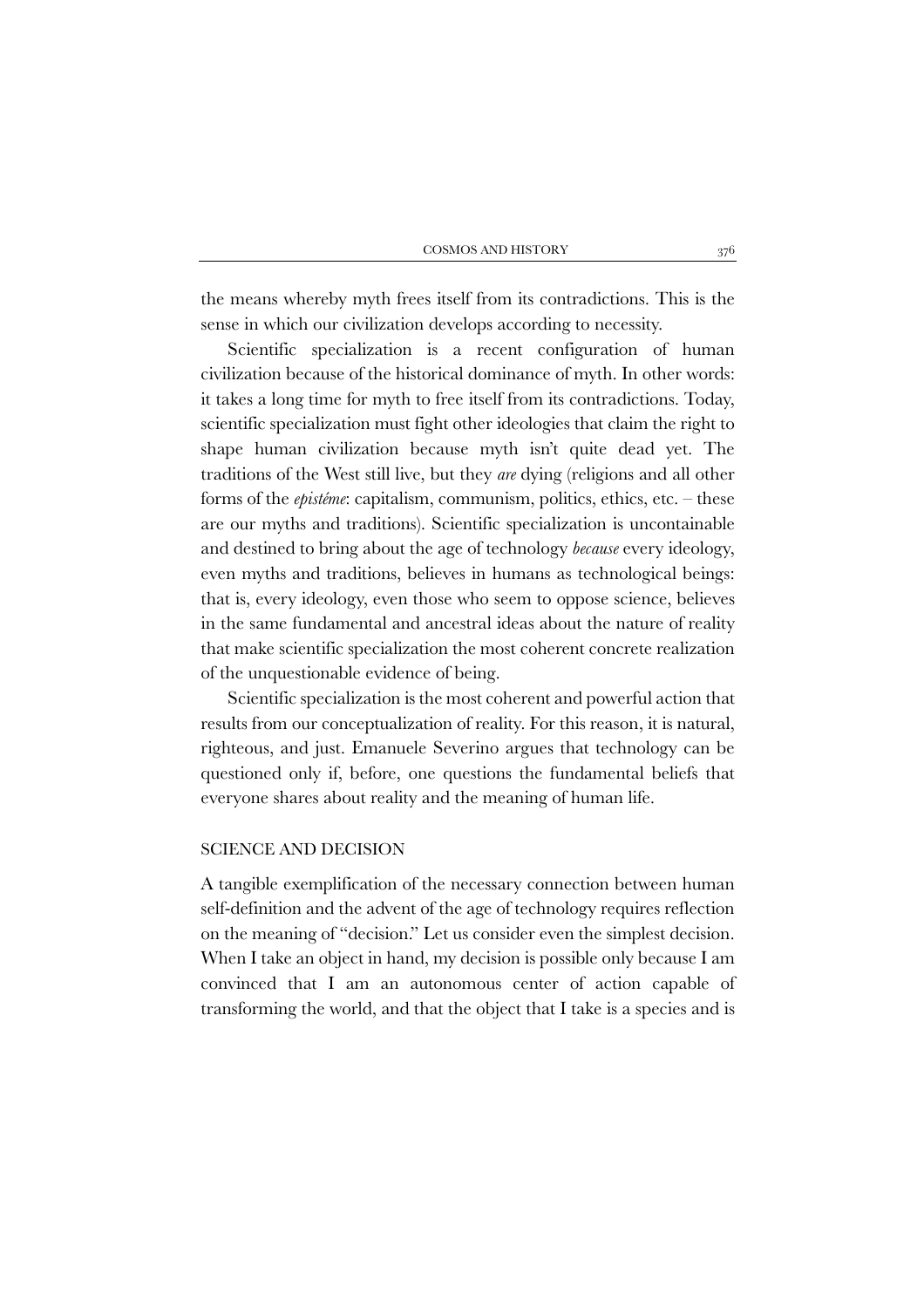therefore separable and isolatable from its context. Severino writes in *Beyond Language* that:

I decide to take an object in hand *only* if I am convinced that the status of the object (for example, its being placed on a table) is not tied to the rest of the world by an inextricable tie, and therefore *only* if I am convinced that said status is separate and isolated (separable and isolatable) from its context. No matter how copious may be the bonds that tie the object on the table to the rest of the world, I decide to take the object in hand only *if I am convinced* that those bonds can *all* be broken by the motion of my hand. That is, I decide to take the object because I am convinced that, *as to its being in my hand*, the object is separate and isolated from the rest of the world and thus depends only upon my decision (*decido di prendere in mano un oggetto* solo *se sono convinto che lo stato in cui esso si trova (ad esempio il suo essere deposto sul tavolo) non è unito al resto del mondo da un legame indissolubile, e dunque* solo *se sono convinto che tale stato è separato e isolato (o separabile e isolabile) dal contesto in cui si trova. Per quanto numerosi possano essere i legami che uniscono l'oggetto posto sul tavolo al resto del mondo, decido di afferrare l'oggetto soltanto* se sono convinto *che quei legami possono essere* tutti *sciolti dal gesto della mia mano che afferra l'oggetto. Decido di afferrare l'oggetto, perché sono convinto che,*  quanto al suo stare nella mia mano*, esso è separato e isolato dal resto del mondo e dipende unicamente da me*, *OL* 63).

I do not ever consider whether or not to take the sun in hand. The decision never presents itself to me because I do not think that I am an autonomous force powerful enough to do so, and because I do not think that the sun will let itself be taken. Yet, tomorrow this too could become a decision, if scientific specialization will allow it. The very idea that we make decisions and act freely entails that we are technological beings in a universe of *species*, and that the only limitations to our power are limitations within it (these could thus be overcome, and so the ethos of technology becomes infinite power).

Technology also entails belief that *oneself* is a *species*: the necessary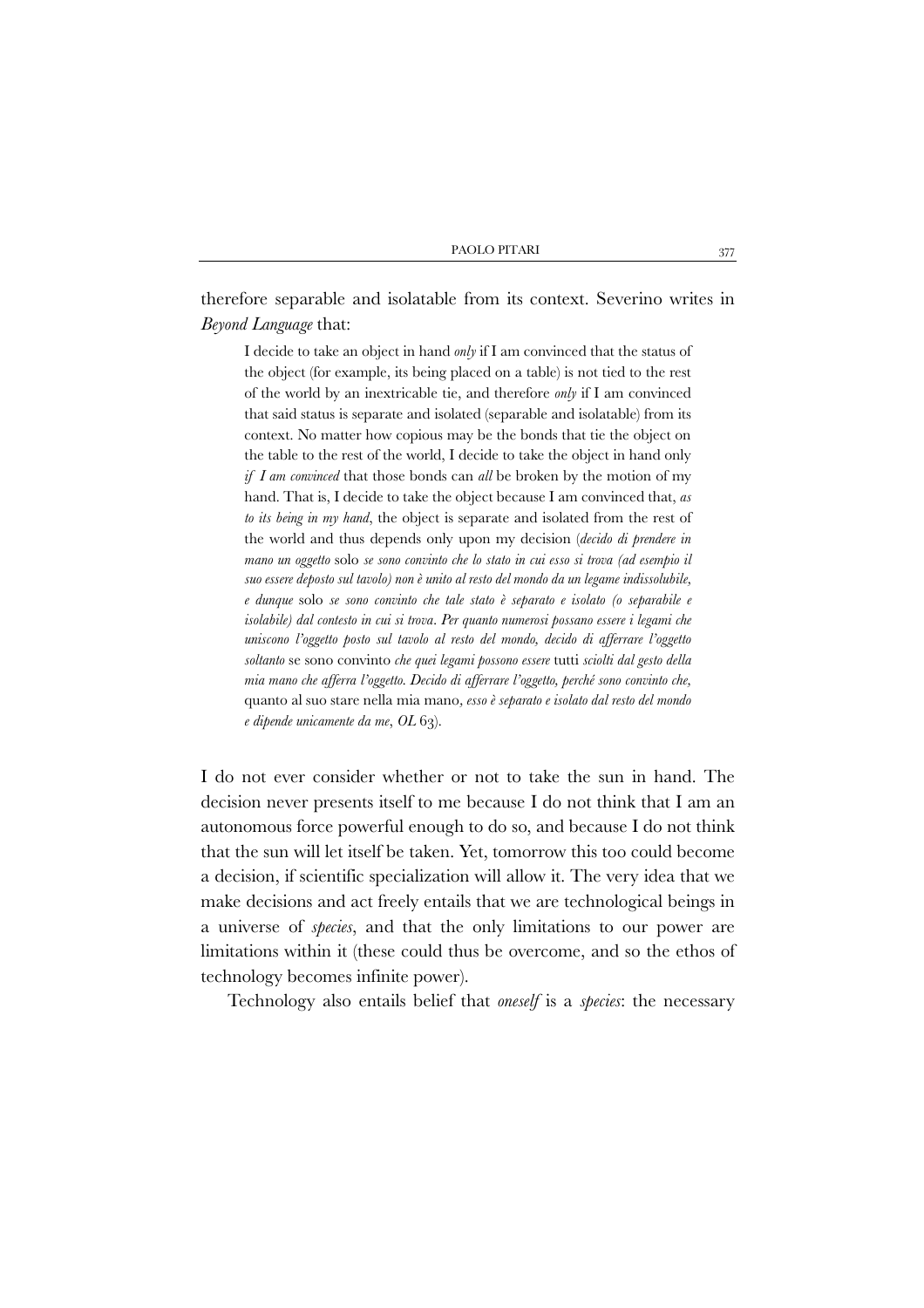precondition for autonomy, force, and action is one's own separation and isolation from all other things, otherwise decision, action, and power would be impossible. Our belief in our ability to analyze, measure, control, transform, and dominate things thus entails that we ourselves are things and that so are other people (why should one not treat oneself and others as things, then?). Even in our simplest and smallest decisions and actions, we enact the essence of scientific specialization: the interpretation of being that justifies our domination of the world. Therefore, we always enact our belief that we and others are things, and that the fundamental ethos of humanity must be the indefinite increase of power. If you think you decide and then decry scientific specialization, you are in contradiction. In *To Caesar and to God* (*A Cesare e a Dio*, 1983), Severino writes that

if one were convinced that things are tied to one another by an inseparable tie, so as to form an unbreakable web, then one would never decide to take even the lightest and easiest-to-take object in hand, because the attempt would involve the entire web to which the object is inseparably tied. Moving the smallest thing would equal moving the entire universe. One thinks one can modify reality – and technology establishes itself by the conviction that it is the most effective power that can transform reality – only if one thinks one is looking at a world where things are separate, not tied by a web" ("*se si fosse persuasi che le cose sono legate tra di loro e legate con un legame inscindibile, in modo da formare una rete che non può essere spezzata, allora non ci si deciderebbe nemmeno a prendere in mano il più leggero e afferrabile degli oggetti: il tentativo coinvolgerebbe tutta la rete in cui l'oggetto sarebbe inserito. Smuovere la cosa più piccola equivarrebbe a smuovere l'intero universo. Si crede di poter modificare la realtà – e la tecnica si costituisce attraverso la convinzione di essere la potenza che trasforma la realtà nel modo più efficace – solo se ci si tiene dinanzi un mondo in cui le cose sono separate, non sono legate da una rete*," *CD* 147).

If you believe you decide, you believe in technology. The belief in human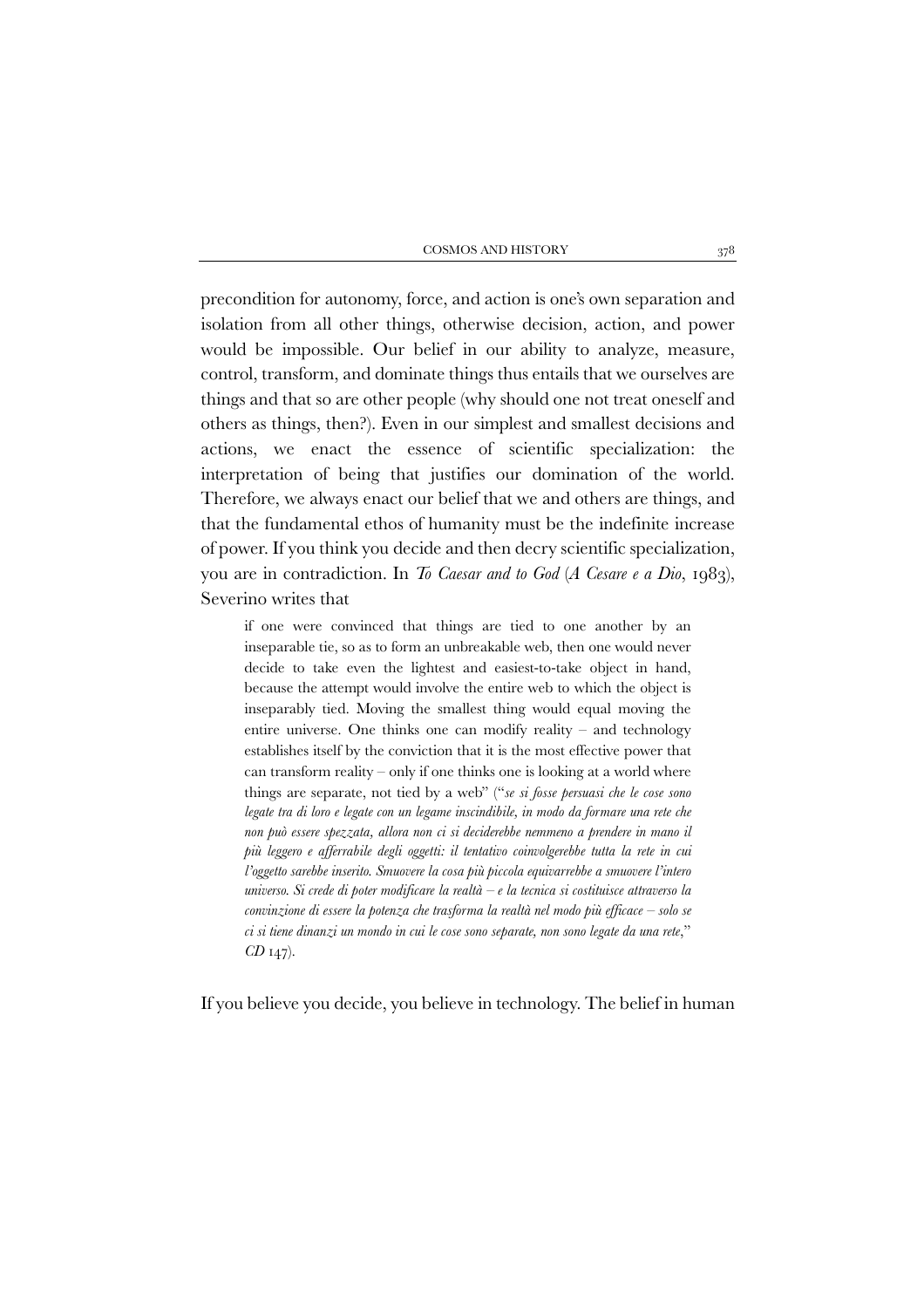decision shatters all traditional and religious beliefs in absolute truths: we are free to decide, therefore, we are technological beings in a world of juxtaposed contingent fragments (*species*).

Since the dawn of time, human beings believe they decide. In believing they decide, they act as if they had the power to transform the world. In so doing, they enact the ideology of technology. Everyone who believes in decision must affirm the justice and power of scientific specialization. There is no difference between drinking a glass of water and constructing a hydroelectric power plant. Both decisions enact the same technological interpretation of the world:

even before constructing a hydroelectric power plant that separates the water of a river or lake from its original status of unity with the rest of the world, the *decision* to construct a power plant *assumes* that water is something that is originally separate from its context; that is, something that can be known and used independently of all the infinite dimensions of the universe that do not belong to the *finite* set of factors that the available scientific knowledge considers to be relevant to the construction of a hydroelectric power plant ("*prima ancora di costruire una centrale idroelettrica, che separa l'acqua di un fiume o di un lago dallo stato in cui essa si trova originariamente, unita al resto del mondo, la* decisione *stessa di costruire una centrale* assume *l'acqua come qualcosa di originariamente separato dal proprio contesto, cioè come qualcosa che può essere conosciuto e utilizzato indipendentemente da tutte le infinite dimensioni dell'universo che non rientrano nell'insieme* finito *di fattori che le conoscenze scientifiche a disposizione ritengono connessi alla costruzione di una centrale*  idroelettrica," ibid., 63).

And so does the decision to drink a glass of water. Scientific specialization does nothing more than make decisions. Its distinctive quality is its being the most coherent, radical, effective, powerful actualization of decisions. If humans are beings who make decisions, then scientific specialization is the concrete means of realization of humankind. If humans are technological beings, then the advent of the age of technology will be the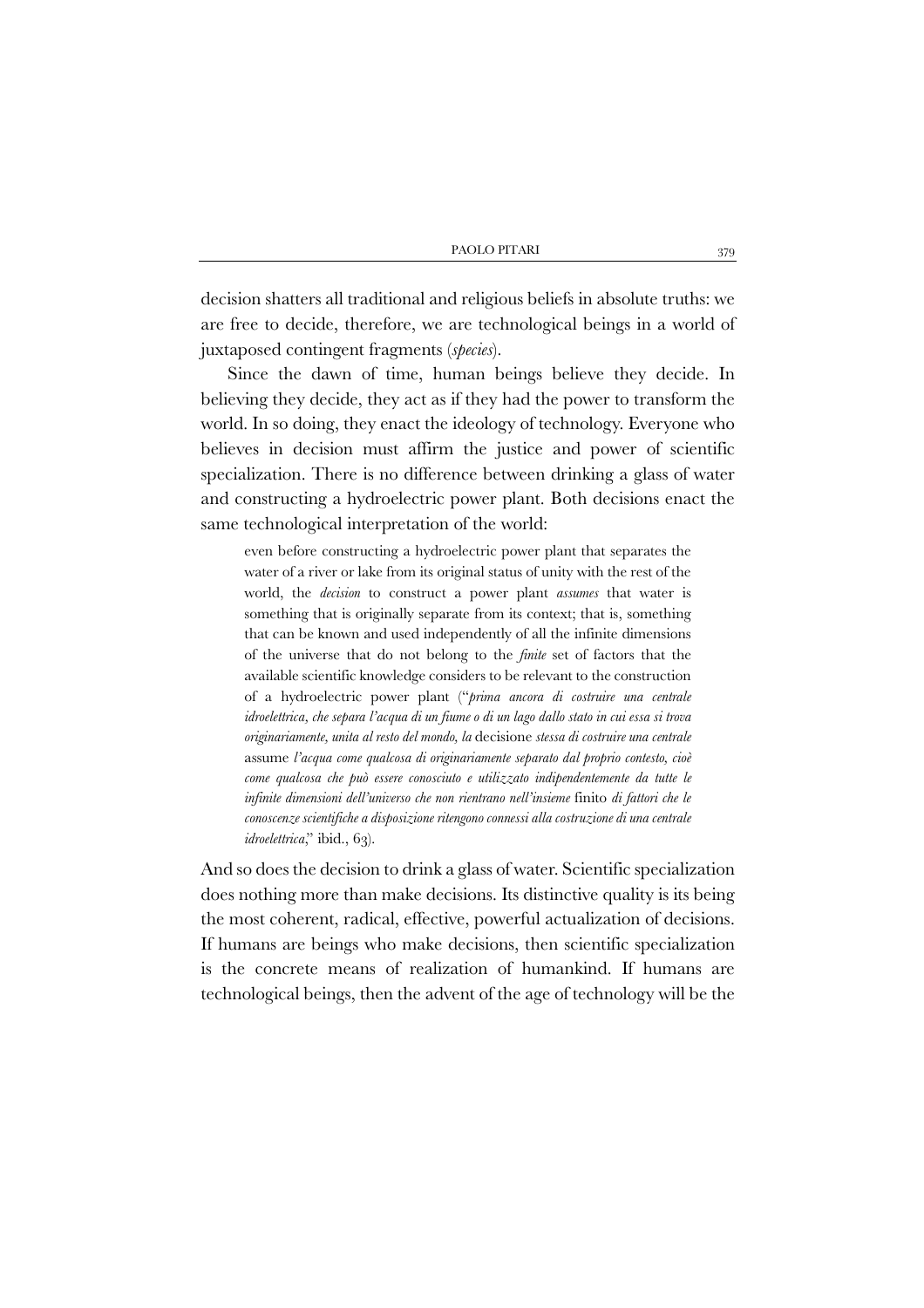true realization of what it means to be human. Within this interpretation of reality, scientific specialization and technology must be humanity's true moral obligation, and humanity should do away with all hindrances to the development of its power. Today, everyone agrees that humans are technological beings, capable of decision, in a world of things that exist as *species*. This world demands the recognition that only the commitment to infinite power represents true humanism. These consequences are unavoidable if we agree that we are capable of transforming the world. As long as humanity believes this theory to be true, scientific specialization and technology will dominate the configuration of human civilization ever more, and all ethical boundaries to the exercise of power will decay.

### GLOTTOLOGY AND THE MEANING OF DECISION

Our belief in our ability to make decisions belongs to the essence of technology, and if it is true that "language reveals the meaning that human beings confer to the world" ("*il linguaggio rivela il senso che l'uomo attribuisce al mondo*," *OL* 59), then to dwell upon the meaning of "decision" is to reveal something fundamental about how we interpret existence.

In *Téchne: The Roots of Violence* (*Téchne: Le radici della violenza*, 2002), Severino writes that every decision entails a goal, and that "to reach this goal, one must separate, isolate, tear off the dominatable from the whole" ("*Se si vuole raggiungere questo risultato si deve separare, isolare, strappare il dominabile al tutto*," *T* 283). Every decision is the separation and isolation of something from its context, and the goal is "to control it and dominate it" ("*controllare e dominare*" ibid.). You separate the glass of water from the table in order to use it according to your will. These are the dynamics of every decision, and they have profound existential consequences. Without the interpretation of things as available to domination, decision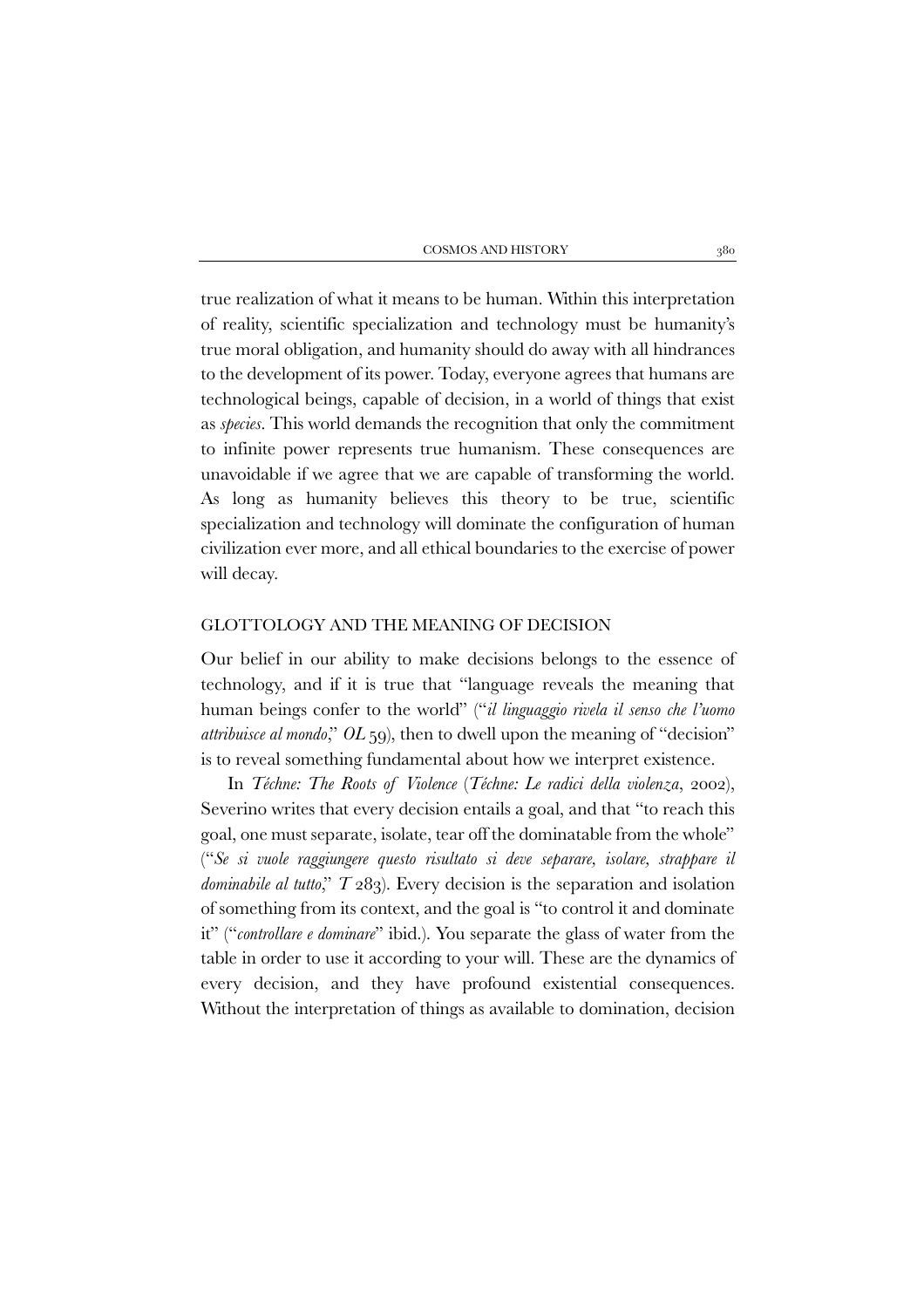would be impossible. To make a decision is to believe in one's ability to dominate a region of Being. Therefore, as Severino writes in *Around the Meaning of Nothingness* (*Intorno al senso del nulla*, 2013), "decision is separation" ("*la decisione è separazione*," *ISN* 51).

Glottology teaches us that "to decide" has always meant to "tear off of," "to cut away from." *Beyond Language* describes how "decide" comes from the Latin "*de-caedo*, which means 'I strike, in order to *separate* the stricken *from* that with which it was united,'" ("de-caedo, *che significa 'colpisco, in modo da* separare *il colpito* da *ciò a cui era unito*,'" *OL* 59-60). *Téchne: The Roots of Violence* tells us that *de-caedo* means "undoing, tearing to pieces, cutting, breaking, separating" ("*disfare, fare a pezzi, tagliare, rompere, separare*," *T* 282). "To decide" derives from *de-caedo* not only in English but also in Italian ("*decidere*") and French ("*décider*"). Even the German "*Entscheiden* (to decide) is formed on the preposition *ent* (which indicates the idea of separation) and on *scheiden* (which means indeed to separate)" ("Entscheiden *(decidere) è formato dalla preposizione* ent *(che indica l'idea della separazione) e da* scheiden *(che, appunto, significa separare)*," ibid. 282-3).

Finally, decision as separation can be found in Ancient Greek too. Another Latin word for *de-caedere* is *de-cernere*, and "*cernere* corresponds to the Greek *kríno* (of which it is metathesis), and *kríno* means *I decide* but also, and fundamentally, *I separate*" ("cernere*, poi, corrisponde al greco* kríno *(di cui è metatesi) e* kríno *significa* decido*, ma significa anche, e fondamentalmente,*  separo," ibid. 282).

Glottology thus shows that, in the languages of the West, who decides separates, and separation is violent. The *Oxford Latin Dictionary* tells us that the Latin *caedo* has two primary meanings: "to separate" and "to kill." The meanings of "*caedo*, *~dere*" are "to strike, beat"; "to strike with the sword"; "To kill, slay, murder"; "to attack, cut down, inflict casualties on"; "to defeat (usu. w. heavy casualties)"; "to slaughter (victims)"; "to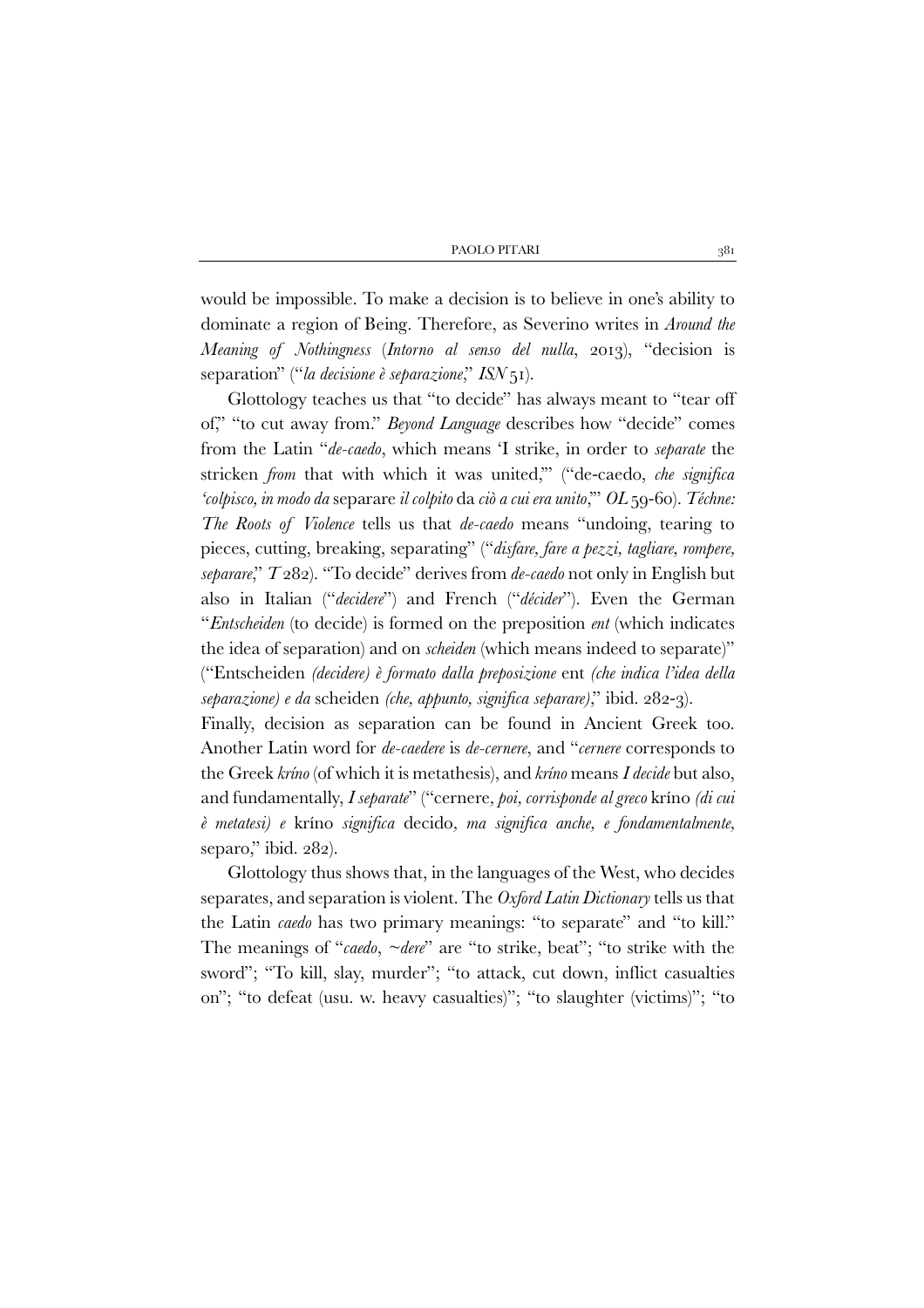crack, smash, break"; "To use up, consume, destroy"; "to devour" (*OLD*   $275$ ).

In the original meaning of decision, then, separation and killing are united as the essence of technology. In meaning "I kill," *caedo* also relates to "the Latin *oc*-*cido*" ("*dal latino* oc-cido," *OL* 60), and again: "*occido*, *~dere*" means "to cause the death of, kill, slaughter"; "To involve in disaster or failure, bring about the ruin of, do for"; "To cut up, break up, crush to pieces"; "To fall or collapse in the way"; "To die (esp. by violent means, in battle, etc.), be struck down, fall"; "To sink into nothingness, pass away"; etc. (*OLD* 1356-7).

Here, Severino insists on the equivalence between *occido* and *ob-caedo*: *ob-* indicates that against which *caedere* is implemented. *Occidere* (to kill) means to implement separation, breaking, undoing, tearing to pieces and dismembering against someone or something. *Occidere* and *decidere* indicate two closely related actions: to kill and to decide. Killing is the most extreme decision: the decision to *separate* a thing from Being. Further glottological proof comes from the meaning of the original Latin "*decido, ~dere*": "to fall down"; "To fall in ruin, collapse"; "To die"; "To fall or lapse from a better into a worse or less elevated condition"; "(of things) to fail, go wrong"; "To detach by cutting, cut off, cut out"; etc. (ibid. 538).

Originally, then, "decision" itself explicitly indicates violent separation, destruction, death, and killing. Today, the indication has become implicit. In our contemporary languages, we split off these meanings into different terms, but the graphic and auditory vicinity of decision and killing remains. English maintains the essential sameness of decision and killing in the use of the combining form "-cide," which "denotes a person or substance that kills" and "an act of killing" (*OED*) and which itself derives from the Latin *caedere* (*OED*). Thus, English says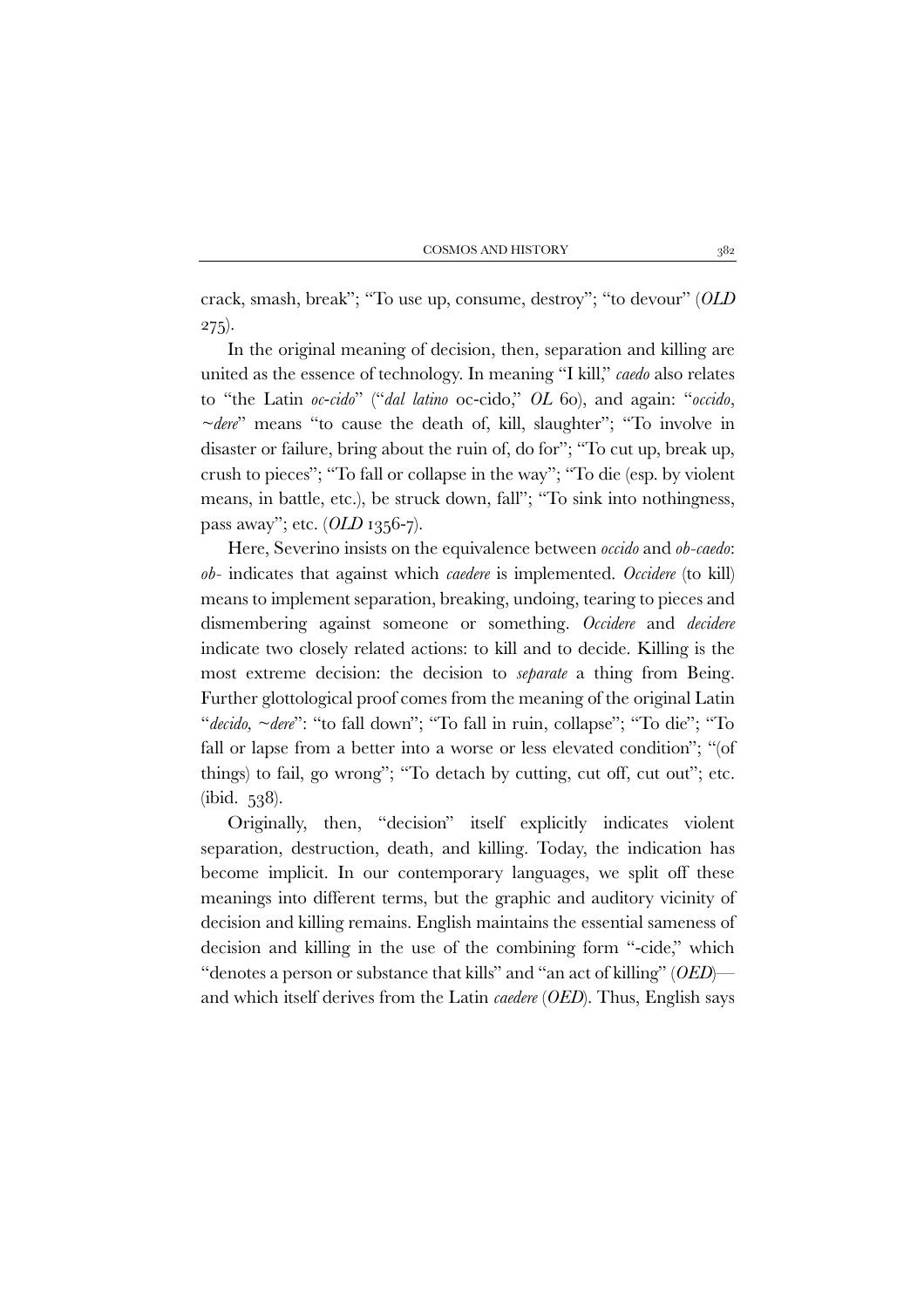"decide," and with the combining form "-cide," it builds all verbs and nouns related to killing: "homicide," "patricide," "matricide," "suicide," "ecocide," "genocide," "biocide," "deicide," etc. Relatedly, the term "kill" sounds and looks different, because it is "probably of Germanic origin" (*OED*), but the conceptual sameness is not lost: "kill originally denoted a stroke or blow [...], in the sense of 'strike,' 'beat,' and also 'put to death'' (*OED*), just as the Latin *decido* and *occido* did.

This essential sameness of decision, separation, and killing appears in our languages from their origins. And if language reveals the meaning human beings confer to the world, then the meaning of decision betrays how we relate to our own existence: in every decision, we must feel the killing of infinite lives. Severino writes that "to say that deciding kills the life that one could have lived is not an exaggeration" ("*dire che il decidere uccide la vita che si sarebbe potuto vivere non è una esagerazione*," *OL* 60). We think of life as an infinity of possibilities within which we decide what will be and what will not be. We think we decide the configuration of the world. We think of ourselves as the "I" that chooses what possibility must be and what other infinite possibilities "I" must condemn to nothingness. This must be our self-definition in technology, and this must mean that every instant of our lives feels like an absolute infinity of abortions and murders, of our own selves and of others as well (whether we are conscious of this or not).

Every decision (even the smallest of decisions) comes forth as the eternal killing of infinite possibilities in order to let only one possibility be. In every instant, we must decide to murder infinities into absolute nothingness in order to let be the one configuration of the world we want to be. In so believing we decide, we think that Being is subject to our will. In this interpretation of existence, every moment becomes not only a decision that is the killing of an infinity of possible selves and of possible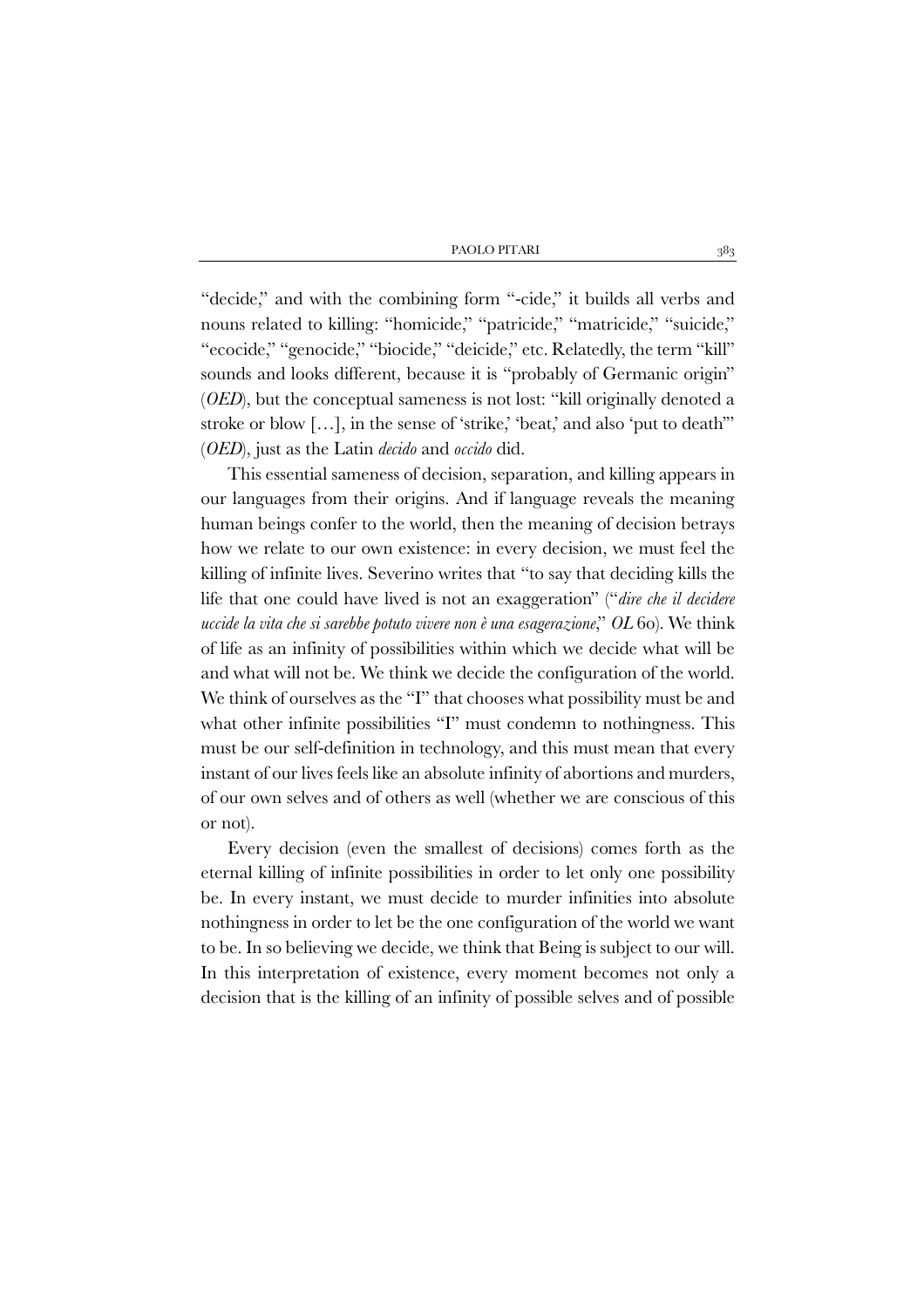others. Also, every decision becomes the killing of our present self and of all present others. In every moment and in every decision, "I" and all others are killed, forever lost into nothingness, and they will never be recovered. In light of this extreme violence, paralysis in front of decision seems rational. Decision now appears to entail unbearable isolation, loneliness, solipsism, suffering, despair, and violence. It now also appears as an unbearable burden: the burden of being fully responsible for the violence of infinite killing in each moment, without the possibility of ever going back. How can one rationally ever forgive oneself for making the wrong decision? How can one rationally ever avoid being crushed by the awareness that every moment is a decision that entails this infinite responsibility none can bear?

Ours is the civilization of technology and therefore of extreme decision. For Severino, this entails extreme suffering and violence. The West is the "Occident," which too derives from the Latin "*occidens, ~entis*," which itself derives from *occido*. *Occidens* is *occid-ens*. *Occido* means killing and *ens* is the present participle of *sum*, "to be," "being," "that which is." Therefore, *occidens* is "the violent being that kills, slaughters, causes disaster, brings to ruins"; "the being that decides, separates, isolates, kills." Not coincidentally, the English word "Occident" contains the combining form "-cide." *Occidens* is the West, the affirmation and actualization of our unquestionable belief in technology, our ability to decide and dominate. We are our interpretation of things as "accidental" and "incidental," words that themselves contain the combining form " cide" because this interpretation of things allows us to "-cide" them.

We are the Occidens, the West. We pray at the altar of individual freedom, elevating our belief in our power to be technological beings to the ultimate truth. Severino reminds us that technology is a theory, not the absolute truth, and as such is not unquestionable. He invites us to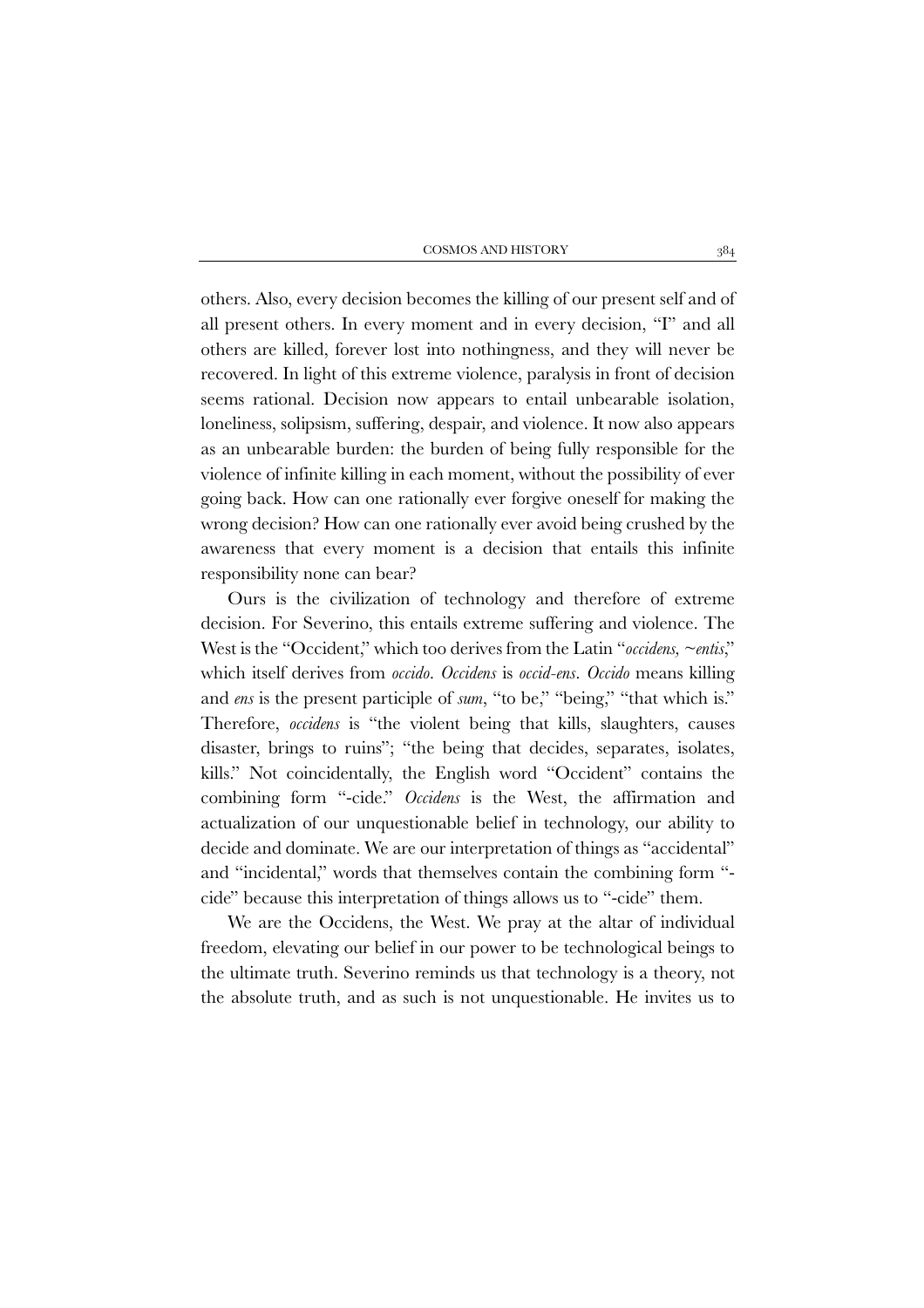| PAOLO PITARI |  |
|--------------|--|
|              |  |

consider that there may be good reason to doubt what we take for granted. Only through an interpretation of reality entirely *other* could one question the ethos of technology (the ethos of power). Only if the technological interpretation of reality is wrong, the ethos of power could and should be questioned. Throughout his works, Severino argues precisely that the technological interpretation of reality constitutes the greatest folly, that it belongs to the essence of nihilism and that it is the origin of every form of violence ever since the original appearance of human thought. This is the heart of the matter, but it shall be discussed elsewhere.

paolo.pitari@unive.it

#### BIBLIOGRAPHY

Glare, P.G.W. (2012). *Oxford Latin Dictionary*. Oxford: Oxford UP, 2012.

- Hornby A.S. (2013). *Oxford Advanced Learner's Dictionary*. Oxford: Oxford UP: 2013.
- Neurath, Otto; Carnap, Rudolf; Morris, Charles W. (eds.) (1969). *Foundations of the Unity of Science: Toward an International Encyclopedia of Unified Science*. Chicago: University of Chicago Press, 1969.
- Russell, Bertrand (1946). *History of Western Philosophy*. London: Routledge, 2004. Severino, Emanuele (1983). *A Cesare e a Dio*. Milano: Bur, 2007.
- *---.* (2012). *Capitalismo senza futuro*. Milano: Bur, 2012.
- ---. (2013). *Intorno al senso del nulla*. Milano: Adelphi, 2013.
- ---. (1996). *La filosofia dai greci al nostro tempo: la filosofia contemporanea*. Milano: Bur, 2017.